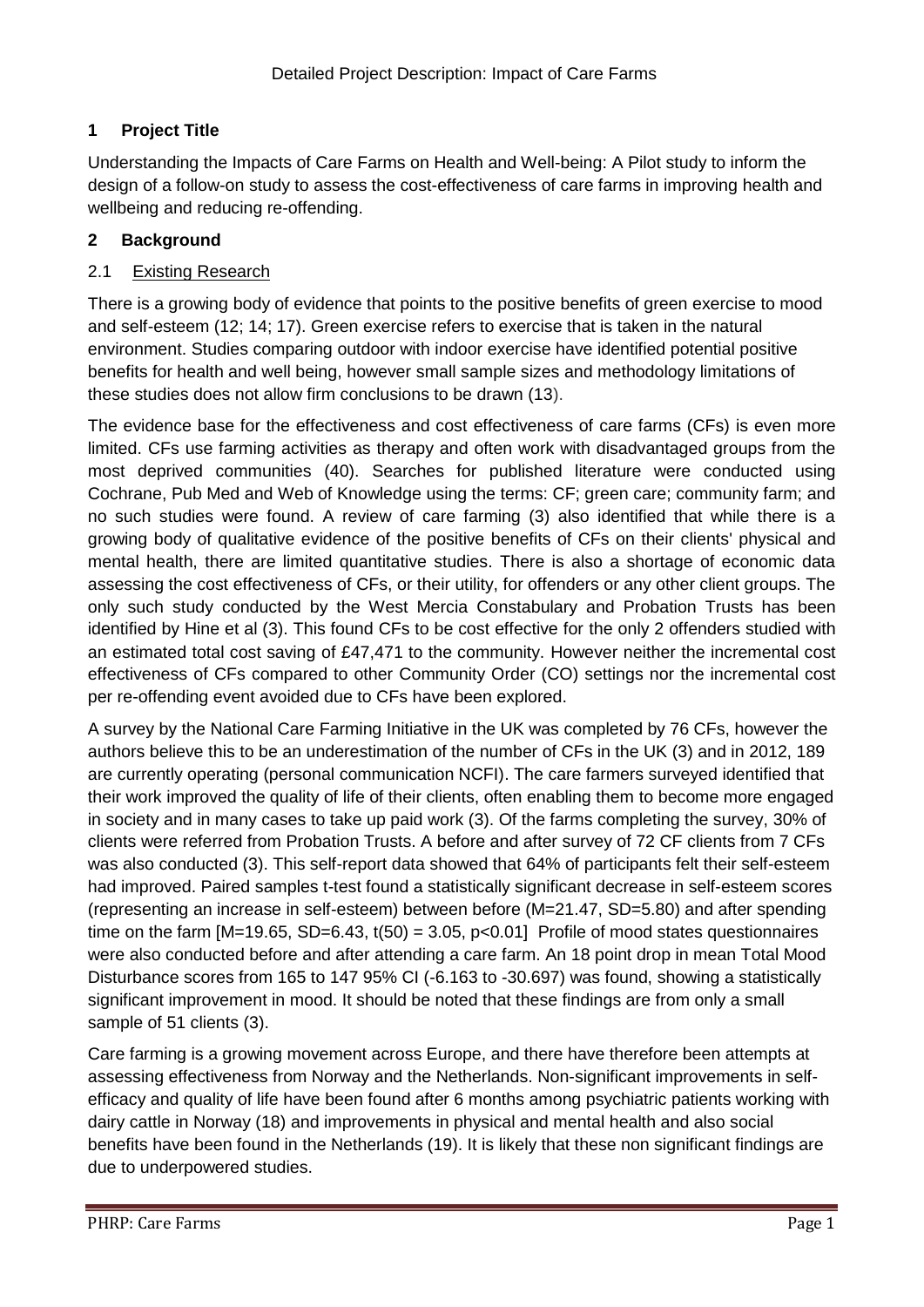Offenders suffer a greater burden of physical and mental ill-health than the general population (7; 8). They are more likely than the general population to have been in care (4; 5), suffered harsh or neglectful parenting, developed early behaviour difficulties (6), be excluded from school (4; 7; 8), have witnessed violence at home and suffered from addiction problems as children (4; 5). The link between poor mental health and reoffending is well-established (9; 10; 11; 20). The evidence of factors associated with desistance, or not re-offending, highlights the importance of building hope (21) and social capital (22; 23), and changes in perceptions of self (24) and the interplay of these factors with improvements in opportunities and social, environmental circumstances (25). The limited evidence base on green care and care farming would suggest that these environments can produce exactly these sort of benefits and may therefore be particularly appropriate for this and similar client groups.

In England, there is a policy emphasis on the use of Community Orders (COs) which have been shown to be more effective than custodial sentences of less than 12 months in reducing reoffending, although this may be in part due to the case mix of offenders (26). The positive impacts of COs have been explained theoretically through concepts of generativity whereby offenders are able to realise personal redemption through positive contributions to the community (24). The use of COs has increased; in 2009 14% of offenders were given a community sentence, 3% more than in 2008 and 29 % more than in 1999. From June 2010 to June 2011 13.3% of magistrates' court sentences, and 18.2% of crown court sentences were COs (4).

A search of the following databases found no systematic reviews or RCTs of interventions to improve the health and/or quality of life of offenders in the community: Cochrane, Web of Knowledge, were searched using the terms: offender; reoffending; recidivism; health; quality of life; community sentence/penalty/payback/order. The evidence available on reoffending is based on Ministry of Justice data which show that the frequency of reoffending for COs has been falling (4).

This study would include a systematic search and analysis of the unpublished grey literature on the effectiveness and cost effectiveness of care farming and community orders in the UK and other high income countries.

The long term aim of the study team is to conduct a natural experiment comparing CFs in England with other CO settings. This would address the gap in the evidence on the cost-effectiveness of CFs in improving health and well being and reoffending rates.

# 2.2 Risks and Benefits

Once informed consent has been given the participants will be asked to either complete a series of questionnaires or qualitative interviews. It is not expected that these interviews will present a great level of risk to the participants, however if participants do become unduly perturbed by the questions or process, the research staff, who are experienced in interviewing offenders, will be able to make use of the strong links with probation services and care farm staff to refer the participant to further counselling or advisory support.

The successful completion of this pilot and any subsequent definitive trial will allow commissioners to take evidence-based decisions on where best to allocate offenders in order to most benefit their health, well-being and quality of life. This has potential benefits not only for the individual offenders, but their families and the wider community in terms of reductions in reoffending and its subsequent societal costs.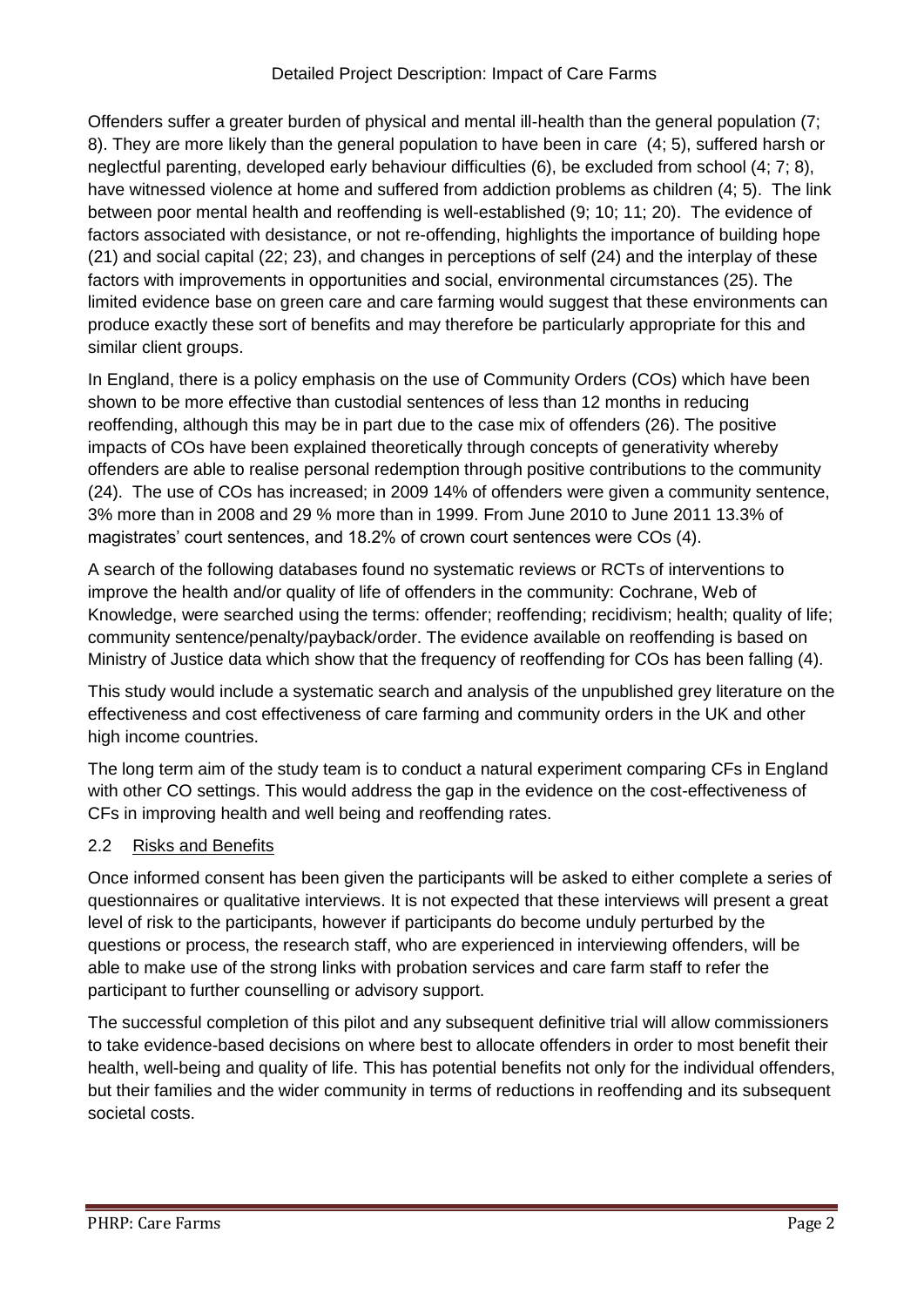## 2.3 Rationale

The idea for this study emerged from commissioners both in the NHS and the Probation Trust. Commissioners were concerning that, whilst they had much anecdotal evidence that commissioning services from CFs for disadvantaged population groups was beneficial, there was a lack of evidence for the effectiveness, and particularly cost-effectiveness, of CFs in improving health and well-being. The initial literature search conducted, on which this proposal is based, confirmed these concerns of the lack of evidence of the effectiveness of CFs or even the effectiveness of other settings for serving COs.

This proposal is not for a definitive trial or natural experiment, instead a pilot study is proposed. Given the limited quantitative studies that have been conducted with CF participants and with offenders, there are many methodological questions that require answers before a larger study can be considered. The research questions for this pilot study are:

- How can recruitment of offenders serving COs on CFs and in comparator settings be maximised?
- What are the optimum ways to collect baseline and follow up data (whilst minimising dropout), cost data from CFs, Probation Trusts and individual reoffending data from the Police National Computer?
- What are the impacts of CFs on offenders' lives and how appropriate are the measures used in the pilot study for identifying changes in quality of life, health and well-being?
- What is the extent of variation between the activities and approaches used on different CFs and the variation in outcomes for offenders at different types of CF?
- What is the influence of seasonality on decisions concerning the allocation of setting to serve a CO, the activities on the CFs and the health and well being of participants?
- What factors may lead to selection bias and what are the potential confounders, particularly in terms of factors influencing allocation to CFs and other CO settings, and how can these best be measured?
- What is the feasibility of conducting a cost-effectiveness analysis of CFs in comparison with other CO settings for offenders?

While NHS commissioners and CFs in particular expressed an interest in understanding the impact of CFs on a wide variety of disadvantaged population groups, such as those with substance misuse issues, young people excluded from school, people with physical and learning disabilities, the research team advocated focusing only on offenders serving COs. The rationale for this is that such diversity in the population being studied, coupled with greater diversity in support and activities at the CF in addition to complexities in identifying comparator populations would make a quantitative approach unfeasible. So the participants for this study are offenders and not other CF users. However, a closer look at the socio-economic background of offenders serving COs also indicates that there are many similarities between offenders and other disadvantaged population groups. Thus, findings from this programme of research can potentially help in understanding the role of CFs in improving the health and wellbeing of other disadvantaged population groups.

# **3 Socioeconomic Position of Participants and Inequalities**

Many CF clients are from disadvantaged backgrounds. Of these clients, offenders are particularly disadvantaged. Offenders are predominantly male and under 30 years. They are more likely than the general population to have been in care (4; 5), suffered harsh or neglectful parenting, developed early behaviour difficulties (6), be excluded from school (4; 7; 8), witnessed violence at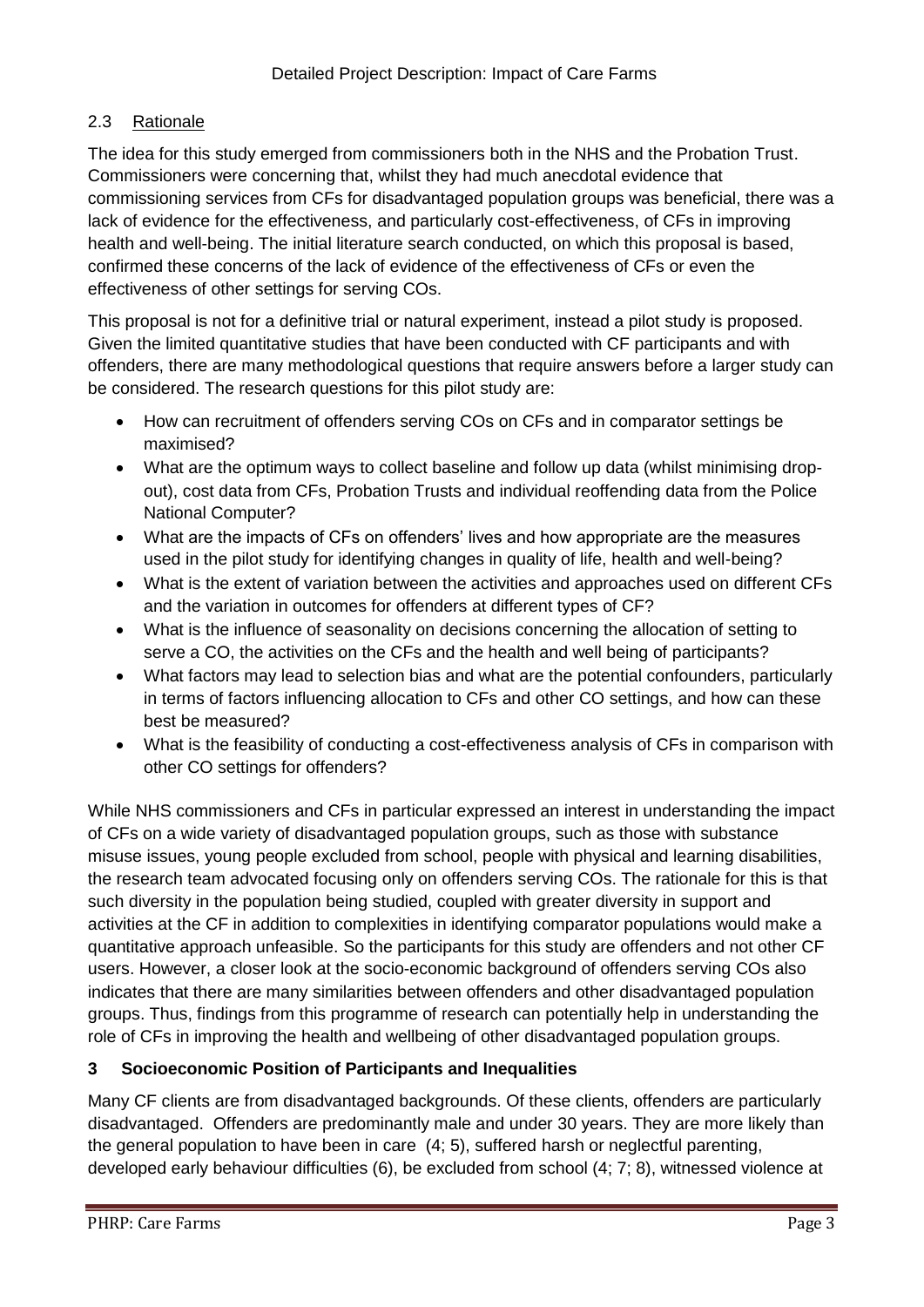home and suffered from addiction problems as children (4; 5). The link between poor mental health and reoffending is well-established (9; 10; 11). Reaching these individuals with interventions to improve health and well-being is a challenge. Whilst serving COs, there is an opportunity to work with this disadvantaged population. There is growing evidence of the benefits of activity in the natural environment on mental well-being and self esteem (12; 13; 14; 15; 16; 17). An intervention capable of improving health and well being of this disadvantaged group could reduce reoffending and the cycle of deprivation. As offenders share many characteristics with those from deprived backgrounds, particularly young men, CFs are potentially a valuable intervention to address inequities among a broader population.

## **4 Research Objectives**

**Aim**: This pilot study aims to build knowledge on the mechanisms through which care farms (CFs) may improve the health and well being of adult offenders serving Community Orders (COs) and explore the feasibility of assessing the cost effectiveness of CFs in achieving these outcomes in a subsequent study.

## **Objectives:**

1. Conduct a systematic review of published and grey literature evaluating the impacts and mechanisms within CFs and green care in improving the health and well-being of disadvantaged populations and the impacts of COs and costs of offending to society and health services.

2. Identify factors that drive the decision of CO allocation in order to identify potential selection bias and confounders as well as the most appropriate ways to collect data on these factors.

3. Identify the most appropriate ways to gain informed consent, maximise recruitment and follow up whilst minimising drop out and deliver questionnaires effectively among offenders serving COs in CFs and comparator CO settings.

4. Identify the most appropriate ways to collect cost data, including health care resource use by offenders, cost of reoffending, costs of crime and gains of employability of offenders in CFs and comparator CO settings and explore the feasibility of measuring cost utility.

5. Identify differences in effectiveness in terms of quality of life, mental health, lifestyle behaviours and reoffending rates between the three CFs and between CFs and comparator settings in order to estimate variation and thus determine the intra-cluster correlation coefficient (ICC) and sample size required in the follow on study.

6. To develop a logic model based on offender's experiences of serving their CO on a CF and their perceptions of the impact the CF has on their lives and well-being, taking into consideration seasonal changes, to illustrate the possible mechanisms that lead to changes in health and well being among offenders serving COs on CFs.

| <b>Objective</b>                                                                                                                                            | <b>Timing</b>                                                                                      | <b>Methods to Meet Objective</b>                                                                                                                                                                                                                                                                                                                                            |
|-------------------------------------------------------------------------------------------------------------------------------------------------------------|----------------------------------------------------------------------------------------------------|-----------------------------------------------------------------------------------------------------------------------------------------------------------------------------------------------------------------------------------------------------------------------------------------------------------------------------------------------------------------------------|
| 1. Conduct a<br>systematic review of<br>published and grey<br>literature evaluating<br>the impacts of care<br>farming and green<br>care on<br>disadvantaged | To bel<br>completed<br>within the<br>first year<br>of the<br>study and<br>updated in<br>the last 6 | Two systematic reviews:<br>1. Impacts and mechanisms of CFs, Green Care and<br>COs on disadvantaged populations over 18 years. An<br>initial logic model will guide this realist review and be<br>developed in light of evidence found, and ultimately the<br>quantitative and qualitative findings of the pilot.<br>Search strategies will be developed by the information |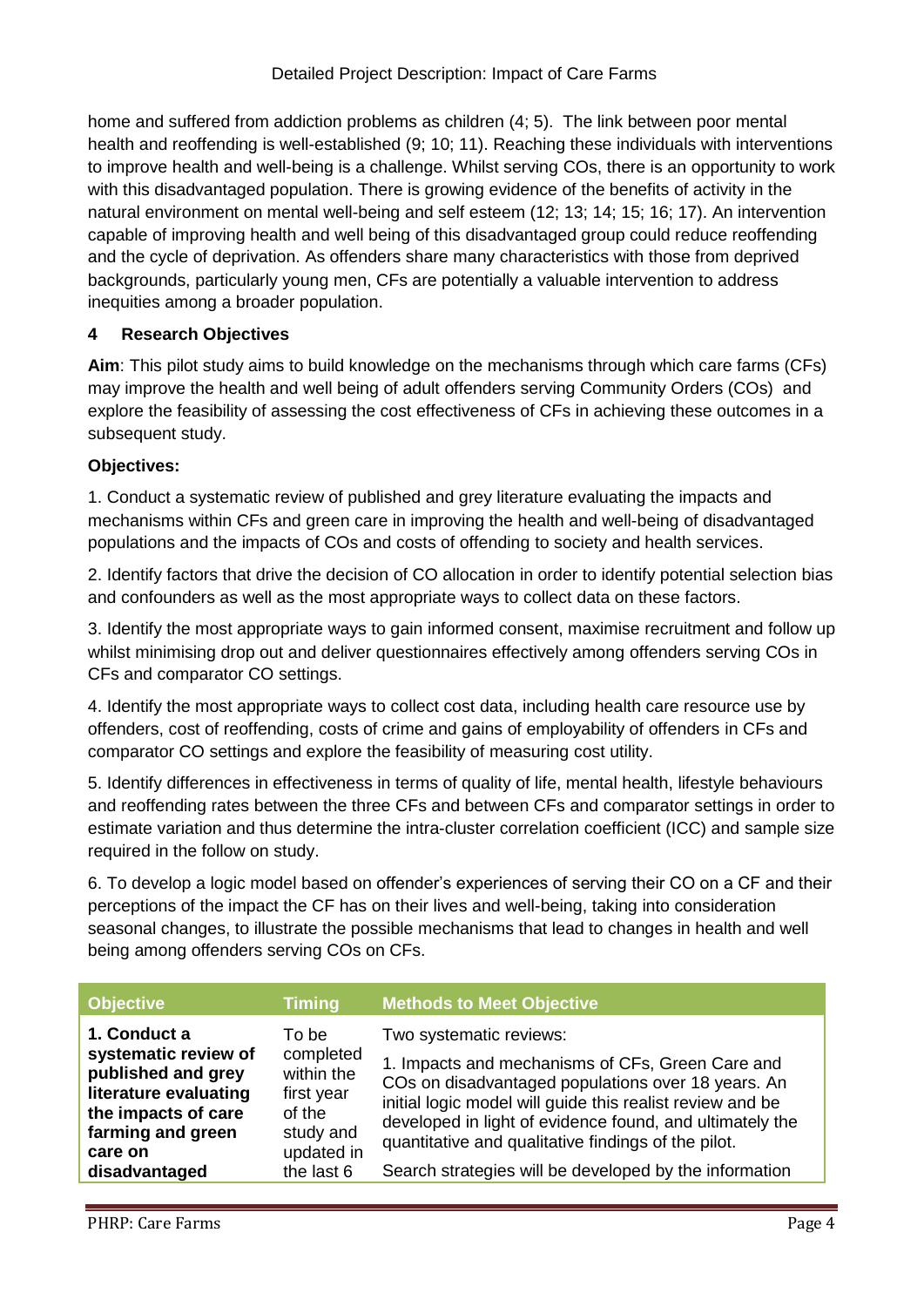| populations and the<br>impacts of COs and<br>costs of offending to<br>society and health<br>services.                                                                                                                                                                             | months.                                                                                      | specialist in accordance with Cochrane Collaboration<br>guidance for identifying studies and quantitative and<br>qualitative reviews. See section 18 for MeSH terms                                                                                                                                                                                                                                                                                                                      |
|-----------------------------------------------------------------------------------------------------------------------------------------------------------------------------------------------------------------------------------------------------------------------------------|----------------------------------------------------------------------------------------------|------------------------------------------------------------------------------------------------------------------------------------------------------------------------------------------------------------------------------------------------------------------------------------------------------------------------------------------------------------------------------------------------------------------------------------------------------------------------------------------|
|                                                                                                                                                                                                                                                                                   |                                                                                              | Databases to be searched will include: MEDLINE (Ovid),<br>EMBASE (Ovid). Global Health (Ovid), CINAHL<br>(EbscoHost), Criminal Justice Abstracts (EbscoHost),<br>GreenFILE (EbscoHost), Dissertations Abstracts<br>(ProQuest), and ASSIA (ProQuest).                                                                                                                                                                                                                                     |
|                                                                                                                                                                                                                                                                                   |                                                                                              | Further relevant studies will be identified through citation<br>tracking activities and CF networks to identify grey<br>literature. A realist synthesis will be conducted.                                                                                                                                                                                                                                                                                                               |
|                                                                                                                                                                                                                                                                                   |                                                                                              | 2. Costs of offending to society and health services<br>(including mental health) for adults over 18 years.                                                                                                                                                                                                                                                                                                                                                                              |
|                                                                                                                                                                                                                                                                                   |                                                                                              | Search strategies will be developed by the information<br>specialist in accordance with the NHS CRD guidance for<br>identifying studies for reviews and economic evaluations.<br>Health, Economic and Social Science databases will be<br>searched including: MEDLINE (Ovid), EMBASE (Ovid),<br>NHSEED (Ovid), EconLit (EbscoHost), Criminal Justice<br>Abstracts (EbscoHost), ASSIA (ProQuest), Sociological<br>Abstracts (ProQuest) and IDEAS (RePeC). See MeSH<br>terms in setion 18. |
|                                                                                                                                                                                                                                                                                   |                                                                                              | Further relevant studies will be identified through citation<br>tracking activities.                                                                                                                                                                                                                                                                                                                                                                                                     |
| 2. Identify factors that<br>drive the decision of<br><b>CO allocation in order</b><br>to identify potential<br>selection bias and<br>confounders as well<br>as the most<br>appropriate ways to<br>collect data on these<br>factors.                                               | To be<br>explored<br>in the first<br>6 months<br>in order to<br>inform<br>data<br>collection | 6 Individual interviews with 2 probation officers in each of<br>the 3 Probation Trusts responsible for CO allocation.                                                                                                                                                                                                                                                                                                                                                                    |
|                                                                                                                                                                                                                                                                                   |                                                                                              | Analysis of socio-demographic data on CF and<br>comparator participants to identify any significant<br>differences in characteristics of those allocated to CF or<br>comparator setting.                                                                                                                                                                                                                                                                                                 |
| 3. Identify the most<br>appropriate ways to<br>gain informed<br>consent, maximise<br>recruitment and<br>follow up whilst<br>minimising drop out<br>and deliver<br>questionnaires<br>effectively among<br>offenders serving<br><b>COs in CFs and</b><br>comparator CO<br>settings. | Oct 2013<br>to April<br>2015.                                                                | 6 semi-structured interviews (SSIs) with CF and<br>comparator participants 1 month into recruitment and<br>feedback from RA, CF and probation services on the<br>recruitment, consent and questionnaire process.                                                                                                                                                                                                                                                                         |
|                                                                                                                                                                                                                                                                                   |                                                                                              | From the last 3 months of recruitment/ follow up phase: 6<br>more SSIs (3 CF and 3 comparator) and feedback from<br>RA and CF and probation services on the process of<br>follow up.                                                                                                                                                                                                                                                                                                     |
| 4. Identify the most<br>appropriate ways to                                                                                                                                                                                                                                       | Oct 2013<br>to April                                                                         | Collection of cost data from CF and Probation Trusts on<br>intervention costs in CF and comparator settings. Health                                                                                                                                                                                                                                                                                                                                                                      |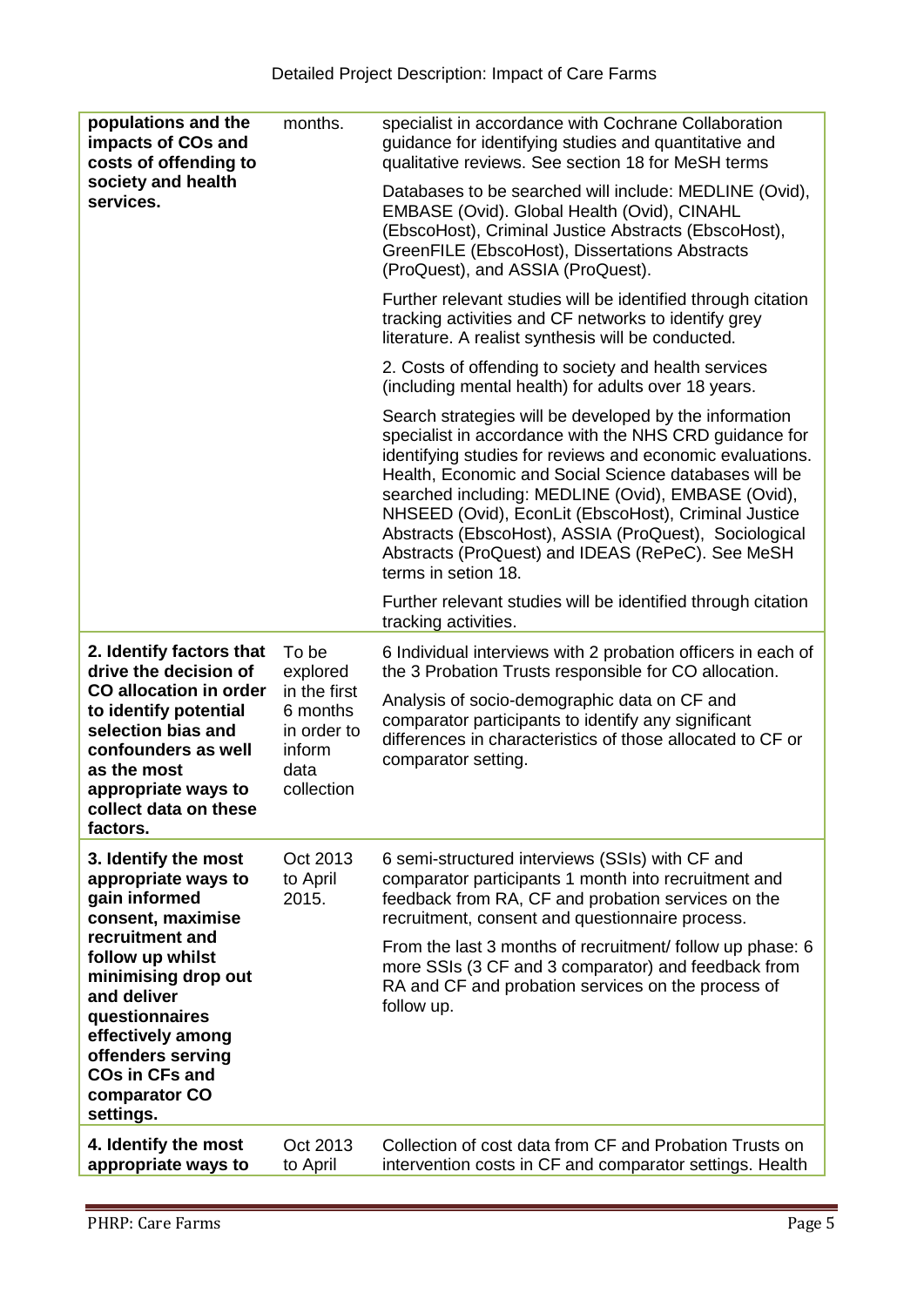| collect cost data,<br>including health care<br>resource use of<br>offenders, cost of<br>reoffending, crime<br>rates and gains of<br>employability of<br>offenders with COs in<br><b>CFs and comparators</b><br>and explore the<br>feasibility of<br>measuring cost utility                                                                                                                                  | 2015                                                                                                                                                                                                  | and social care resource use questionnaire filled by<br>offender participants in CF and comparators baseline<br>and follow up after CO. Analysis of response rates and<br>ease of completion of health and social service use<br>questionnaire to be filled by all CF and comparator<br>participants.<br>The systematic review will inform the collection of cost<br>data. Dr Tubeuf and the AUHE RA will conduct<br>preliminary and exploratory analysis of the incremental<br>cost-utility of care farms compared to other types of<br>community services for offenders and the incremental<br>cost-effectiveness in the management of re-offending.                                                                                                                                                                                                                                    |
|-------------------------------------------------------------------------------------------------------------------------------------------------------------------------------------------------------------------------------------------------------------------------------------------------------------------------------------------------------------------------------------------------------------|-------------------------------------------------------------------------------------------------------------------------------------------------------------------------------------------------------|-------------------------------------------------------------------------------------------------------------------------------------------------------------------------------------------------------------------------------------------------------------------------------------------------------------------------------------------------------------------------------------------------------------------------------------------------------------------------------------------------------------------------------------------------------------------------------------------------------------------------------------------------------------------------------------------------------------------------------------------------------------------------------------------------------------------------------------------------------------------------------------------|
| 5. Identify differences<br>in effectiveness in<br>terms of quality of<br>life, mental health,<br>lifestyle behaviours<br>and reoffending rates<br>between the three<br><b>CFs and between CFs</b><br>and comparator<br>settings in order to<br>estimate variation<br>and thus determine<br>the intra-cluster<br>correlation coefficient<br>(ICC) and sample size<br>required in the follow<br>on study.     | Main data<br>collection:<br>Oct 2013<br>to Sept<br>2014<br>Analysis<br>to be<br>completed<br>by July<br>2015 to<br>allow <sub>3</sub><br>months for<br>final report<br>and<br>publication<br>writing. | Baseline and follow up measures (at end of CO or 6<br>months from final recruitment) for 90 CF participants and<br>90 comparators:<br>Clinical Outcome in Routine Evaluation -Outcome<br>Measure (CORE-OM)<br>Re-offending rates over a max 18 month period<br>$\bullet$<br>Warwick-Edinburgh Mental Well-being Scale<br>$\bullet$<br>(WEMWBS)<br>Measures of smoking, alcohol, drug use, diet and<br>$\bullet$<br>physical activity<br>The health and well-being outcomes will be used jointly<br>with costs to offer a preliminary and exploratory analysis<br>of incremental cost-effectiveness and cost-utility.<br>Collection of meteorological data throughout data<br>collection period to allow analysis of impacts of<br>seasonality on outcome measures.<br>Variation in outcome measures between the 3 CFs to be<br>analysed to inform the ICC estimation for follow on study. |
| 6. To develop a logic<br>model based on<br>offender's<br>experiences of<br>serving their CO on a<br><b>CF and their</b><br>perceptions of the<br>impact the CF has on<br>their lives and well-<br>being, taking into<br>consideration<br>seasonal changes, to<br>illustrate the possible<br>mechanisms that lead<br>to changes in health<br>and well being among<br>offenders serving<br><b>COs on CFs.</b> | Qualitative<br>data<br>collection<br>October<br>2014 to<br>March<br>2015 with<br>ongoing<br>analysis.<br>Model<br>complete<br>by July<br>2015                                                         | 24 In-depth interviews (8 from each of the 3 CFs) with CF<br>participants.<br>If feasible, 1 focus group discussion using participatory<br>methods in each CF (3 FGDs)<br>6 In-depth interviews with CF staff working with CO<br>participants.<br>Qualitative methods will explore participants' experiences<br>of the CF and their perceptions of their CO setting on<br>their health, well-being and life experience and staff<br>reflections on CF as an intervention for this and other<br>similar disadvantaged client groups.<br>Triangulation of qualitative findings with quantitative<br>results in order to further develop the logic model devised<br>during the realist review (36, 37). Particular emphasis on<br>building better understand the variations between and<br>characteristics of CFs.                                                                           |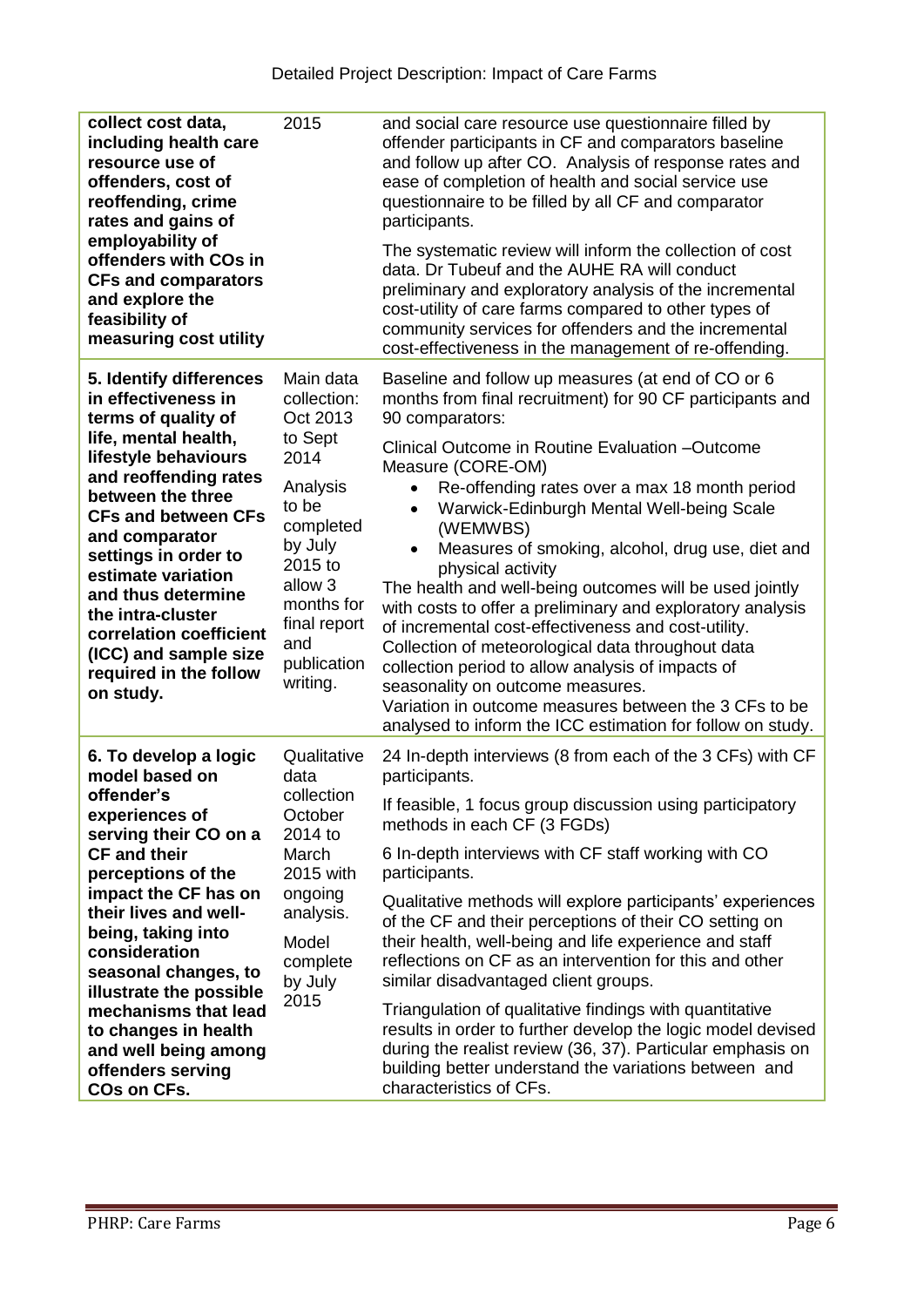## **5 Research Design**

This pilot study will utilise quantitative and qualitative methods in order to address the aims and objectives as shown in the table above. The section below provides more details of the main pilot study design.

### 5.1 Target Population:

Adult (18 and over) offenders serving COs. Inclusion criteria: Any adult 18 years and over serving a CO in a CF or comparator setting. Exclusion criteria: None. Offenders who have committed severe offences or have severe mental health issues are not sentenced to COs. Resources have been included in the budget for translation services for those who are not comfortable being interviewed in English, thus no one will be excluded based on their ethnicity or language abilities.

#### 5.2 The Intervention Sites

Three CFs in England: one in Yorkshire, one in Lincolnshire and one in Shropshire. The care farms all provide some form of farming activity as therapy to a range of clients including offenders serving COs. These three CFs have been chosen as they illustrate the variety in settings and approaches that can be found in CFs across the UK. Their activities and characteristics are detailed below:

CF 1 West Yorkshire: Provides aquaculture, building, environmental and conservation work. The site includes outdoor settings for gardening and conservation work in addition to indoor facilities for fish farming and building and carpentry work. Offenders can gain accreditation for skills developed and have access health trainers for lifestyle behaviour change advice.

60 participants will be recruited over a 1 year period from this CF, this will enable:

- initial learning on recruitment in this site to be shared with the 2 other CF sites
- assessment of outcomes over the entire year in order to identify any impact of seasonality on participants experience, activities and outcomes.

CF 2 Shropshire: Is run as a social enterprise and provides conservation activities in a woodland area with access to skills building and preparation for employment for a range of client groups including adult offenders. Accreditation for skills developed and access to occupational health support, particularly around mental health are provided.

CF 3: Lincolnshire: Has been working with offenders for over 20 years and offers specialist services in substance misuse rehabilitation. The activities offered include conservation and environmental work with woodland and fish ponds, skills building and accreditation for carpentry and engineering.

90 participants, 45 from CF2 and 45 from CF3 will be recruited 3 months later than those in CF1 for a 9 month period. A total of 150 participants will be recruited from CF 1, 2 and 3.

#### 5.3 Comparator sites:

Offenders serving COs in settings other than a CF in West Yorkshire, Shropshire and Lincolnshire. The activities carried out whilst serving COs in these comparator areas include: building work, food handling, painting/decorating, recycling and cleaning.

60 participants will be recruited as comparators in WY 90 participants from Shropshire (45) and Lincolnshire (45).

#### 5.4 Allocation Decisions

The Probation Trusts in each region take the decision on where to allocate offenders. Initial discussions with Probation Trusts indicate that these decisions are based on: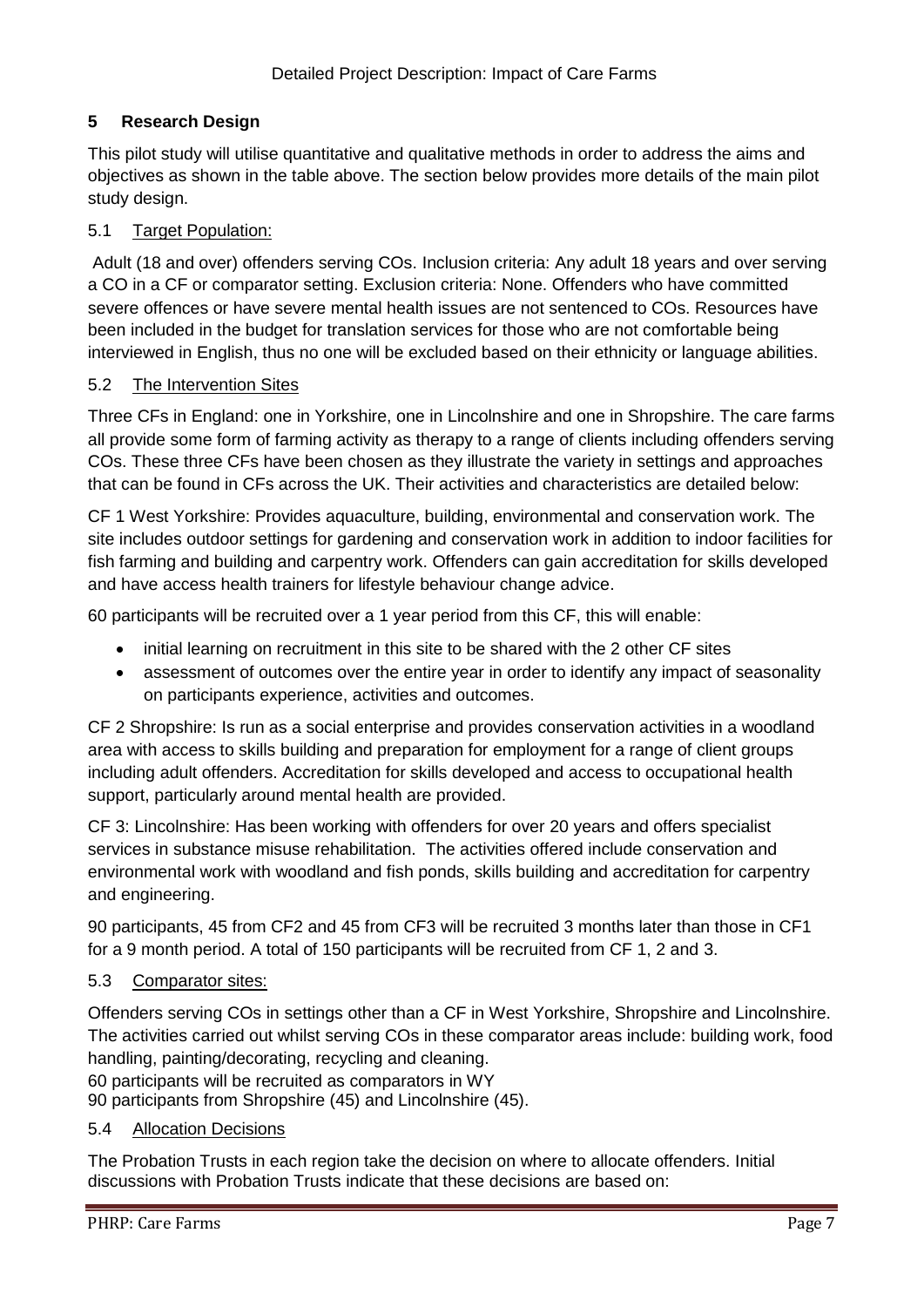- a risk assessment: to ensure that the offender does not have particular risky behaviour toward certain population groups
- their physical ability and mobility
- location of the CO setting to avoid offenders having a long travel time
- whether the offender requires supervision by a specific probation officer or whether this can be done by project staff.

These factors will be measured and taken into consideration as potential confounders. The process of allocation will be monitored throughout the project. In-depth interviews will be conducted with staff responsible for making allocation in each of the Trusts to build an accurate picture of the basis for these decisions and their possible role as confounders. The characteristics of offenders allocated to CFs and comparator settings will be compared for statistically significant differences.

#### 5.5 Primary outcome:

Quality of life and well-being derived from the Clinical Outcome in Routine Evaluation–Outcome Measure (CORE-OM). CORE-OM has been validated among offender populations (27; 28) and can be used to derive QALYs (31). The 34 items cover four dimensions: subjective well-being; problems/symptoms; life functioning; and risk/harm (29).

#### 5.6 Secondary outcomes:

- Re-offending rates over a max 18 month period obtained from individual level data from the Police National Computer (PNC)
- Mental health derived from Warwick-Edinburgh Mental Well-being Scale (WEMWBS) (32)
- Measures of smoking, alcohol, drug use, diet and physical activity adapted from General Lifestyle Survey/ Health Survey of England.
- Exploration of health utility as derived from CORE-OM (29; 30). Based on CORE-OM, health states can be valued and QALYs derived permitting a cost-utility analysis (31).
- Exploration of the cost per re-offending event avoided due to CF.

#### 5.7 Follow up:

Measures taken on entering the CF (or comparator), and then on completion of the CO (if achieved in the 1 year of pilot study) or at 6 months follow up if CO is not completed.

#### 5.8 Potential Confounders:

While not all confounders are measurable and may not be relevant as they do not introduce bias into the assessment process, this study and systematic review will identify a list of relevant confounders and ways of measuring these. Potential confounding factors at individual level:

- Area of residence.
- Physical fitness Health
- Occupation, • Deprivation,
- Age
- **•** Gender
- Mental health
- Drug, smoking and alcohol use

Potential confounding factors at probation trust level:

- **Seasonality**
- PT staff may also be influenced by their perceptions/knowledge of individual factors above and this may in turn influence the allocation to CF or comparator sites

As allocation decisions may be based on some of these factors, confounding by indication will need to be address in the planned follow on study Therefore the pilot data will assess if it is feasible to collect information on these potential confounders and provide an initial examination of their relevancy.

- Social skills and ability to engage with others
- Offending history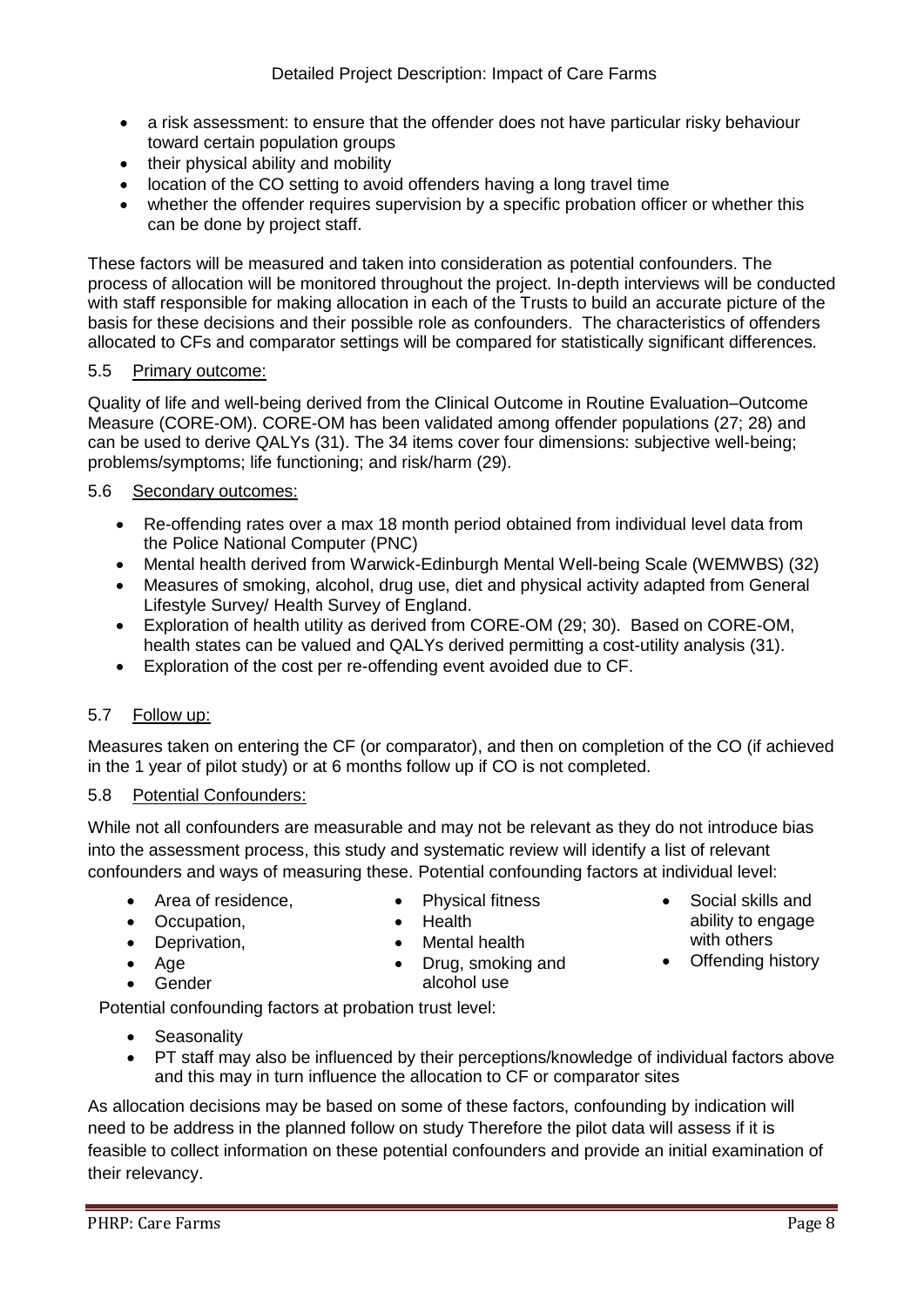## 5.9 Proposed Sample Size

As this is a pilot study, conventional sample size calculations are not appropriate as the study's main aim is to assess feasibility, recruitment and follow-up rates, clarify selection biases and effects of confounding. There are no hard and fast rules for judging the sample size for a pilot study. However, we and the literature (41) judge an appropriate sample size that will allow us to determine a sample size for the follow-on study taking account of between-CF effects and the possible effects of bias (i.e. response rates and drop-out), to be a total of 300 participants recruited across the 3 CFs and comparator sites. With an expected loss to follow up of 40% (as experienced by WY Probation exit surveys) this will result in 30 cases (i.e. attend CF) and 30 controls (i.e. attend comparator CO settings in same region) recruited from 3 CFs (i.e. n=180). Using 3 sites will enable the assessment of variation at different CFs/comparator sites: recruitment and follow-up rates, allocation decisions (i.e. confounders), selection biases and outcome measures.

If differences are found between the sites, appropriate adjustments will be made to the design of the follow-on study. In particular, differences in the outcome measures will require adjustment in the sample size of the follow-on study to account for the clustering/site effect. The measure of the degree of correlation within sites used to adjust the sample size calculation is the intracluster correlation coefficient (ICC). Estimating the ICC from just the pilot study will not be feasible due in part to the impractical large numbers required to obtain precision (34). Estimation of the ICC is more feasible from pre-existing data which will be identified in the systematic review (including the pilot data) incorporating a sensitivity analysis framework (34),

Recruitment to the pilot study is achievable in the timescales outlined, for example one CF has approx. 6 new offenders each week, while for the year 2009/10, 2875 offenders completed CO at settings other than CFs in the same region. In recognition of the challenges in recruiting, and gaining informed consent among this group, we will use qualitative methods to better understand ways to maximise recruitment.

#### 5.10 Statistical Analyses:

A number of issues required for the follow-on study will be addressed using the pilot data. There are various factors that might drive the decision to place the offender at the CF or other CO settings (see section 5.4 and 5.8 above). These confounders will need to be accounted for in order to appropriately assess differences in effectiveness and cost-effectiveness of the CFs compared to other CO settings in the follow-on study. By comparing these factors and the other potential confounders identified in section 5.8 between those allocated to the CFs and those allocated to the comparator settings we will identify any potential confounders. These confounders will be assessed and those found to be suitable (i.e. measurable and relevant) will be used in the main study to appropriately account for allocation decisions to different locations (either by matching, or more likely adjusting directly/indirectly, i.e. propensity scores).

To assess if those recruited to the pilot represent all offenders serving COs the demographics of those recruited will be compared to the population characteristics of the offenders serving COs in each of the regions in which the 3 CFs are based. The demographic information on all offenders serving COs will be made available from the respective Probation Trusts. The identification of potential selection biases from the pilot will inform recruitment strategies to ensure that those recruited in the follow-on study are representative.

CORE-OM scores and the other outcomes will be collected at the start and end of the CO for each person both in the pilot and the main study. The correlation between scores for the same person will be estimated from the pilot data and will used in the sample size calculations for the main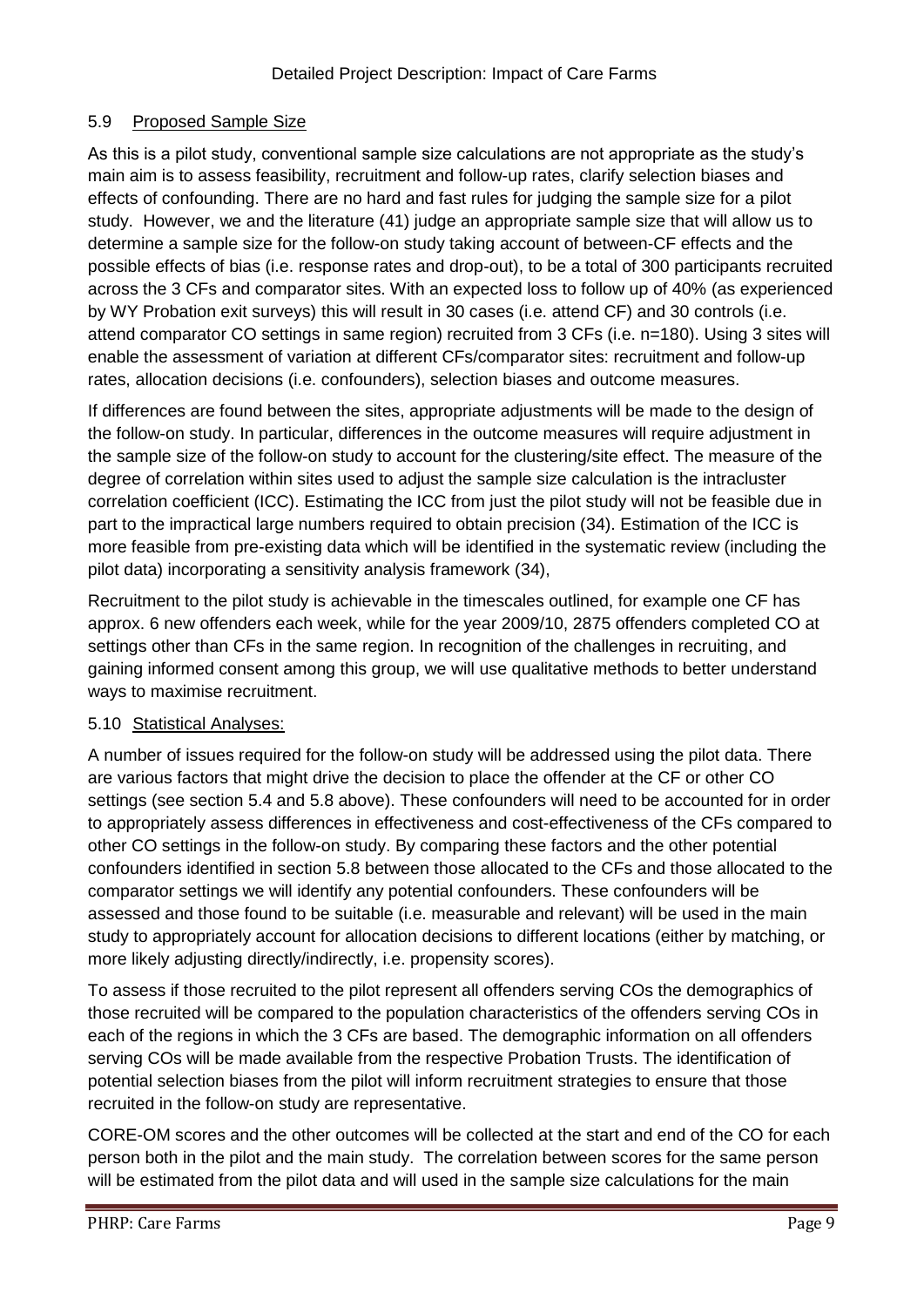study. Additionally, the estimated differences in the outcomes between those offenders at CFs and other COs will be estimated from the pilot data. The results from studies indentified in the literature review will also be drawn on for sample size calculations for the follow-on study. A sensitivity analysis framework will be used to account for any variance in these effect estimates.

The most appropriate method for analysing the pilot data to address the various issues (including those outlined in the sample size calculations) will be multi-level models. These models will not only account for the repeated measures, but also the multiple sites with their potential clustering effect. Exploring the pilot data using these approaches provides an estimate of the various relationships to inform the follow-on study analysis plan. The type of multi-level model employed for the different analysis will be reliant on the dependent variable to be used to address the various issues and the outcome measure (i.e. linear, logistic, or multinomial).

#### 5.11 Health Economics

As this is a pilot study, the economic analysis will be exploratory. The main purpose will be to identify issues, particular in terms of collecting cost data, which will influence the follow-on study. In order to explore these issues fully, the data will be analysed much as it would be within a full trial, although the results will not be definitive. The economic evaluation will examine the data needs and processes in order to be able to answer two questions 'What is the incremental cost-utility of care farms compared to other types of community services for offenders?' and 'what is the incremental cost-effectiveness in the management of re-offending?'

This exploratory primary analysis will consider costs incurred in the provision of the intervention, health care resource utilisation and the utilisation of social services by clients. QALYs will be the outcome measure. Utility weights will be obtained from the CORE-OM data.

The secondary analysis will estimate the expected incremental cost per re-offending event avoided due to care farm at 12 months and consider the same costs as the primary analysis. We will also explore the suitability of a cost-benefit analysis of care farms to the society incorporating reoffending and crime rates and also employability of offenders after care farms.

The results of the follow on study will be presented as the expected incremental cost effectiveness of care farms compared to other settings, including cost effectiveness acceptability curves and the expected net benefit will also be calculated. This pilot will help determine sufficient power to identify cost effectiveness of CFs in improving QoL using a decision analysis model.

## 5.12 Qualitative Methods

## **Objective 2: Understanding Allocation Decisions**

*Participants:* 3 Probation Trust staff members. *Sampling:* purposive sampling of 2 staff members from each of the 3 Probation Trusts who are currently responsible for making allocation decisions on where offenders will serve their CO.

*Method:* 3 semi-structured interviews. Key topics: level of details of court order given and room to make allocations, central and/or local guidance used, assessments and discussions routinely conducted with offenders, factors taken into account, extent to which offenders are able to influence the process. *Analysis*: Framework Approach (33): as the information required from these interviews is to a large extent pre-specified, this more deductive approach is appropriate.

## **Objective 3: Maximising recruitment, maximising follow up and minimising drop out, consent and data collection.**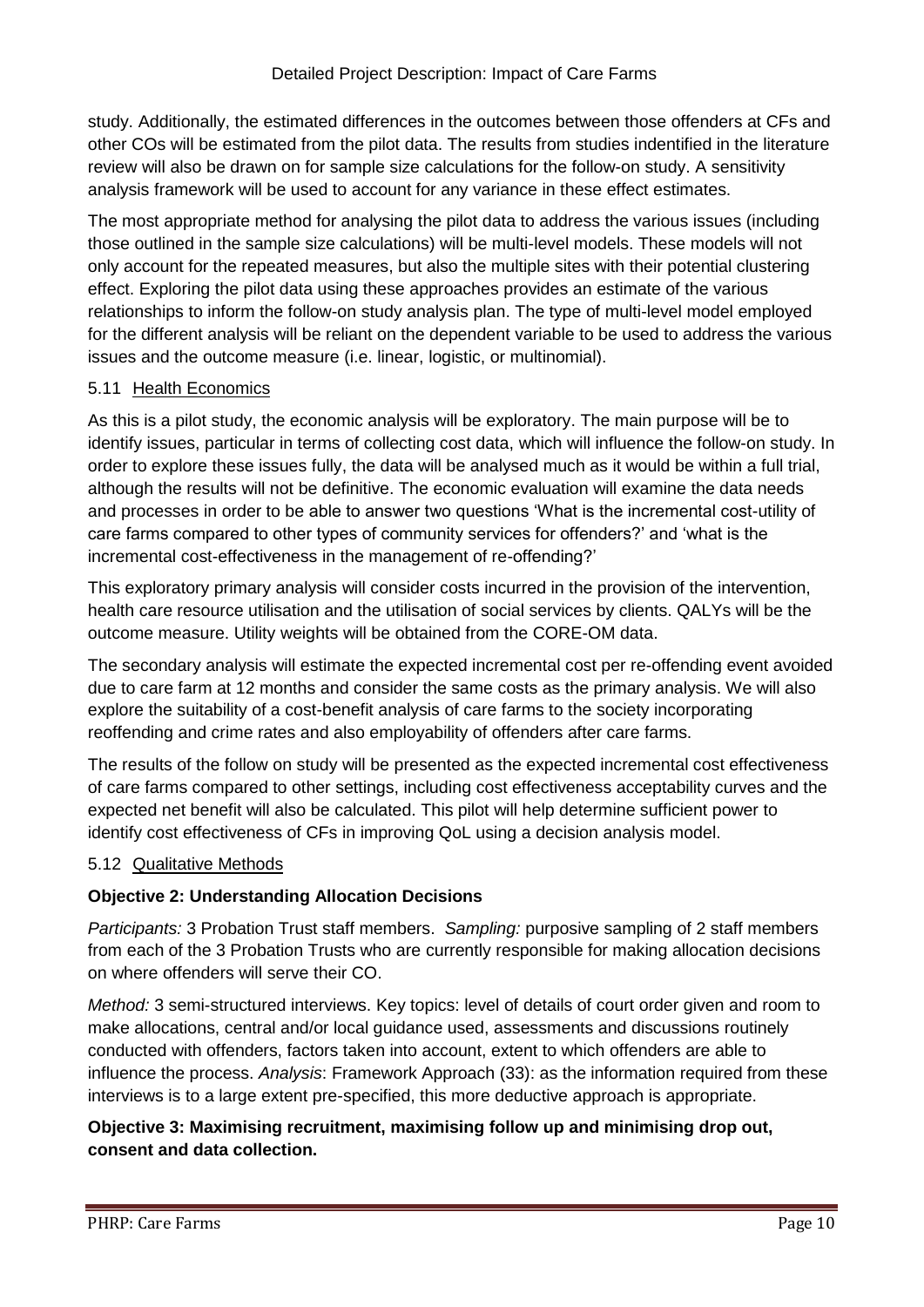*Participants*: 12 semi structured interviews: 3 in each CF and Comparator at baseline and 3 in each CF and Comparator at follow up. *Sampling:* Purposive sampling, if informed consent can be given, of CF and/or comparator offenders, balanced by gender, who refused to consent to the main study but would be willing to be interviewed on why they refused. If these participants can not be reached, then 6 face-to-face interviews, 3 from CFs and 3 from comparators' participants will be conducted. To be purposively sampled based on information provided by the RAs on any participants who appeared to struggle in understanding the consent procedure or questionnaires. These 6 interviews will be conducted in the first month of recruitment in the region of CF 1, 3 CF and 3 comparator participants.

A further 6 interviews (3 in the CF and 3 comparators) will be conducted once follow up begins. Again attempts will be made to sample those that have been 'lost to follow up' in some way. If this is not possible, participants will be interviewed on the follow up process.

*Method:* 6 semi-structured face-to-face interviews. Key topics: understanding of the study, the meaning of informed consent, their perceptions of the research team (whether separate from probation), understanding of the tools, satisfaction with/experiences of the follow up process, suggestions for improvement. *Analysis*: Framework approach (33) as above due to deductive nature of the objective.

## **Objective 6: Understanding the CF mechanisms for improved health and wellbeing**

*Participants*: 24 In-depth interviews: 8 in each CF. 3 Focus Group Discussions (FGDs): 1 in each CF. *Sampling*: Purposive based on early analysis of baseline and follow up outcome measures to identify those at the extremes of improvement or not, and some that remain the same.

*Method*: In-depth interviews (IIs). Key topics: details of their CO, experience of activities done, weather conditions, impact on health, well-being, social relations, lifestyle behaviours, health/social service use, role of CF staff, probation staff, improvements. FGDs: focus on experiences of CF, using participatory techniques e.g. ranking matrices, positive/negative balloons, chapatti diagrams (38) to show relative importance of different support . Visual methods: e.g. participants to photograph CF experience before FGD and IIs for discussion. Six in-depth interviews with CF staff working with CO participants. Key Issues: perceptions of what aspects of CF are most helpful for whom and in what situations, details of activities, support provided, challenges, improvements.

*Document review* of CF records of activities undertaken and support provided (e.g. health trainers) when and with which groups of offenders. Collection of local meteorological data to explore impacts of weather and seasonality through linkage to CF activity records and offenders' transcripts.

*Analysis for Objective 6:* Thematic analysis (39) using Nvivo 10 to include visual data in analysis: inductive analysis to allow themes to emerge from data rather than being driven by a priori questions. Researcher will keep a reflective log, paying particular attention to the dynamics/openness of participants during interviews. This will be included in the analysis inform decisions on recruitment and interviewing offenders for the follow-on study.

## **6 Learning for Follow-on Study**

Drawing on the systematic reviews and triangulation of quantitative and qualitative findings this pilot study will inform the development of a follow on study by:

 informing the development of a logic model to understand the mechanisms that may explain the effectiveness of the CF approach in improving quality of life, health and wellbeing for whom and in what contexts.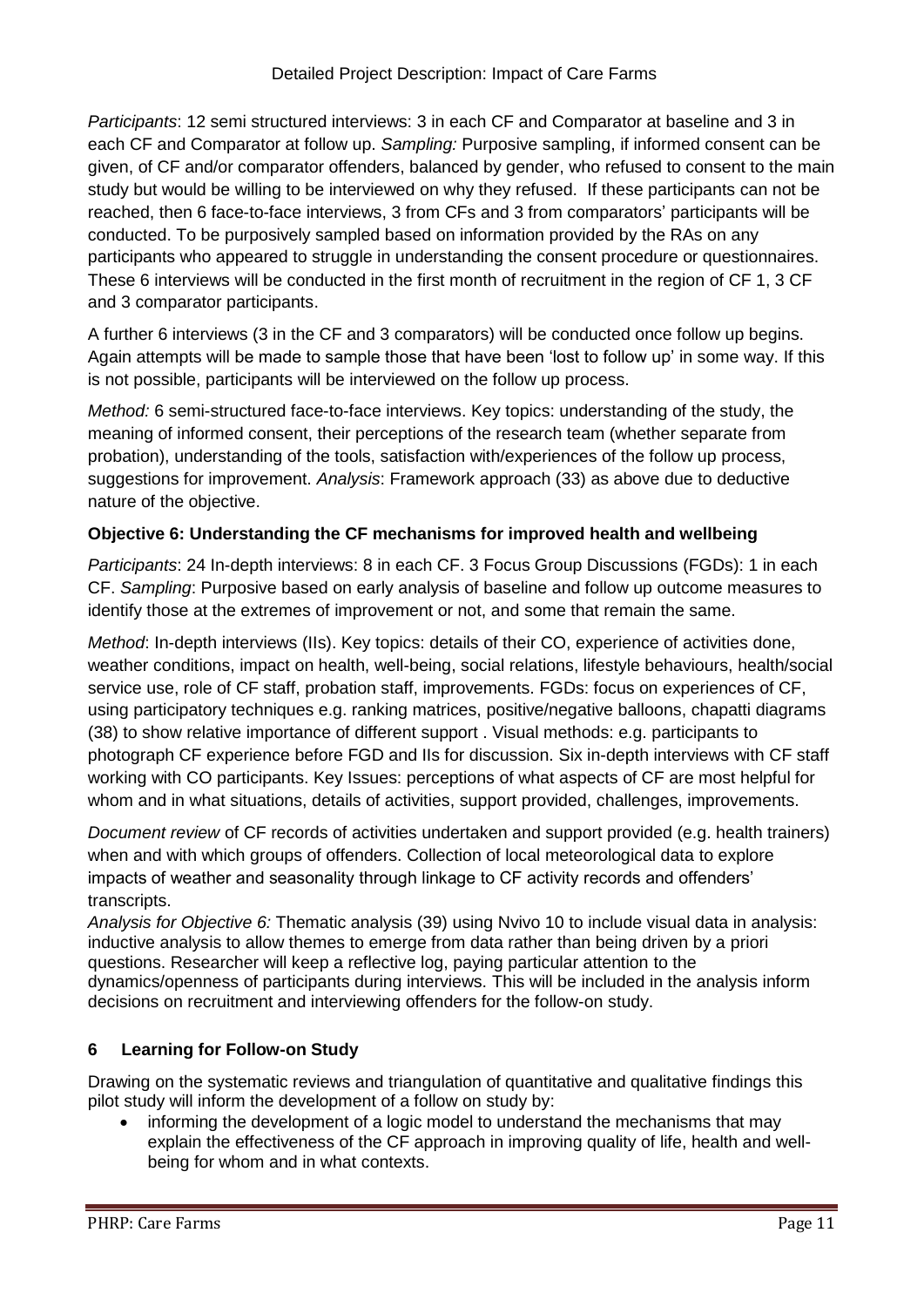- Building an understanding of most appropriate design for a follow on study, i.e. whether a natural experiment is feasible, and if so, the optimum methods for:
	- o maximising recruitment,
	- o gaining informed consent,
	- o measuring quality of life, health and well-being,
	- o measuring costs of health and social care and costs to society,
	- o measuring confounders and any selection bias
	- o maximising follow up.
- Estimating effect sizes in differences to be used in sample size calculations for the difference in the change of CORE-OM score between CF attendees and comparators.
- Providing a clear understanding of variation in outcome measures and setting size (35) to inform the estimations of the intracluster correlation coefficient to be used in the follow on study.

A 'way forward' workshop is planned in the last 6 months of the study. This workshop will provide an opportunity to present the findings of the pilot and to discuss with participants the feasibility and design options for a follow on study. The workshop will include participants from Probation Trusts, CFs, ex-offenders and academics including a statistician from the CTRU, University of Leeds as well as the core research team.

#### **7 Ethical Arrangements**

This research involves a highly vulnerable group. Offenders may be in a dependent relationship with the Probation Service, and by association with the research team. There are therefore legitimate concerns about the potential for coercion or with impairment of their ability to make autonomous choices. Irrespective of their status as offenders, most of the participants will originate from deprived communities and from social groups that experience exclusion and stigmatisation within society. They may have adversarial relationships with authority. In addition many will have low educational status and poor literacy. Any of which might impair ability to assimilate information about the study and their ability to make informed decisions as to whether they want to participate in the research. The response to these ethics concerns will be as follows:

- Stress the independence of the study from Probation Trusts,
- Include ex-offenders within the steering group, with a role as advocates for the project to help dissociate the research from the Probation Service,
- Use various methods for conveying information about the research i.e., written, pictorial, and verbal. Ex-offenders (PPI) will be requested to help in the development of study documentation aimed at offenders particularly during first study PPI workshop.
- Maximise the time for potential subjects to consider whether they wish to consent,
- Maximise, simplify and clearly signpost opportunities for research participants to withdraw from the study.

The research does not involve NHS patients or NHS premises. Therefore ethics approval will be sought via the University of Leeds Research Ethics Committee process (www.leeds.ac.uk/ethics). The University of Leeds procedures are compliant with the research ethics framework formulated by the Economic and Social Research Council. Former chair of the Medicine and Health Research Ethics Committee, Professor Darren Shickle, will be responsible for ensuring that the methodology addresses the ethics concerns described above and will managing the research ethics application. He will have specific responsibility for ethics and governance issues within the steering group.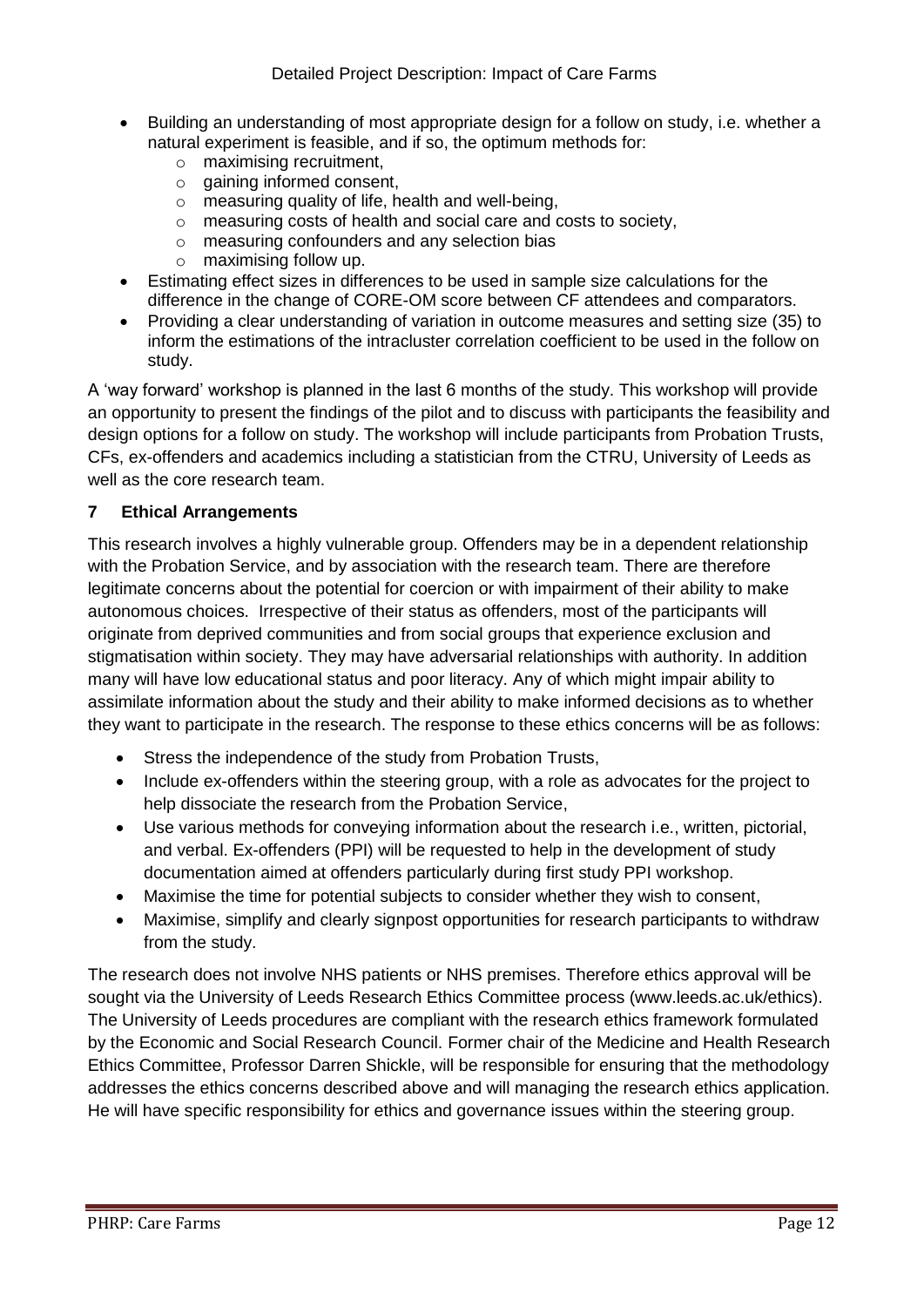## **8 Research Governance**

This study will be sponsored by the University of Leeds. The research team (PI, RF and 4 RAs) will meet regularly to ensure that recruitment targets and study milestones are met. A Steering Group will meet quarterly throughout the pilot project. All the co-applicants will be members of the Steering Group. It is hoped that two ex-offenders will also agree to join the group. Their expenses and travel will be paid in accordance with INVOLVE guidance and they will be offered the opportunity of attending PPI training to enable their effective participation in the group. Whilst the majority of the steering group members are based at University of Leeds, several are based further afield. For the majority of steering group meetings, teleconferencing/skype will be used. However, provision has been made in the budget for all steering group members to have at least one face to face meeting per year. The role of the steering group is to advise the research team on the implementation of the study, particularly in relation to methodology, care farming and probation developments, ethical issues and strategy decisions. The PI will be accountable to the Steering Group to ensure that project milestones are met.



#### **9 Project Timetable and Milestones**

Milestones are highlighted with a diagonally shaded square.

## **10 Expertise**

PI: Dr Helen Elsey: Public Health Specialist Registrar and Lecturer with the Academic Unit of Public Health (AUPH) at the University of Leeds (UoL). She will supervise the overall implementation of the study, manage the research fellow and ensure key milestones are met. She will lead on systematic review 1 (CF effectiveness), the ethics submission, design of qualitative tools and analysis and final report writing and dissemination activities. Her experience in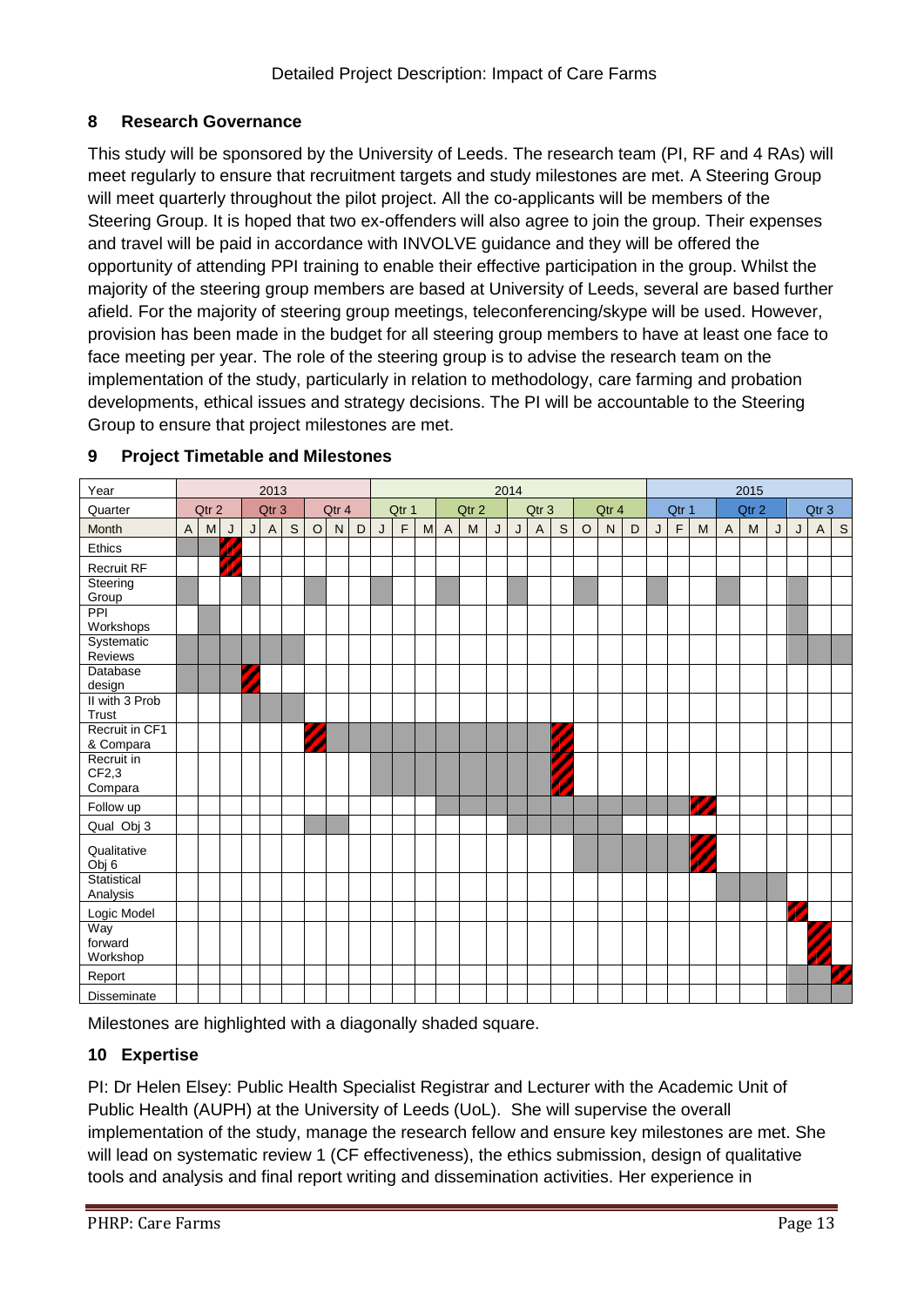community development and working directly with disadvantaged populations, as well as her public health and research expertise will provide the multi-disciplinary understanding required to lead this pilot study.

Dr Tracey Farragher: statistician and public health epidemiologist with AUPH, UoL. She will provide the main statistical support and guide the RF through the quantitative analysis. Her expertise in analysing routine data and using modelling techniques will guide the analysis of the data collected and its linkage to routine offending data and the analysis of potential confounders to inform the follow-on study.

Dr Rachel Bragg: Assistant Director of the interdisciplinary Centre for Environment and Society (iCES) at the University of Essex. As director of Care Farming UK she will provide the team with access to information and partnerships with CFs across England.

Rochelle Gold: Manager of the research department at West Yorkshire Probation Trust. She will manage the two research staff, who will collect data from offenders serving Cos and will enable the partnerships with other Probation Trusts and the police.

Dr Marjolein Elings: scientist and researcher in agriculture and health, Plant Research International, Wageningen University. She will play an advisory role, keeping the team updated on research and developments on care farming across Europe.

Dr Sandy Tubeuf: Lecturer in health economics, UoL. She will lead the health economics systematic review and supervise the health economics research assistant.

Professor Janet Cade: epidemiologist, leading the Nutritional Epidemiology Group, UoL. She will play an advisory role, measuring changes in diet and physical activity and in the design of the follow on natural experiment.

Professor Darren Shickle heads up the AUPH, UoL. He has provided ethics advice to the US government, EC and conducted research with vulnerable groups. He will play an advisory role in terms of ethics and working with disadvantaged populations.

Dr Cathy Brennan: public health lecturer with the AUPH, UoL. She has experience in qualitative research, particularly participatory and visual methods, mental health practice and research, systematic eviews and will provide advisory support in these areas.

Judy Wright: Senior Information Specialist, UoL: will conduct the searches for the systematic reviews.

Thomas Fleming: Data Management Manager, UoL: design databases for linkage with probation and police reoffending data.

Research Fellow: based within the AUPH, UoL, will lead the day to day running of the study, conduct all qualitative interviews, qualitative and quantitative analysis and report writing. To be managed by PI and supported by the wider team. RF will manage the RA (9 months part time to collect quantitative data CF2 & CF3) and coordinate with WY Probations' ROs (CF1).

Health Economics Research Assistant: based within the AUHE, UoL will assist the RF and Dr Tubeuf with the health economic systematic review and the collection of cost data.

## **11 Partner Collaboration**

West Yorkshire Probation Trust (Gold, R.): will draw on their extensive knowledge of offenders and the CO system to provide advice on the design and conduct of the study. They will facilitate access to the Police National Computer data through their links with WY Police. The use of two WY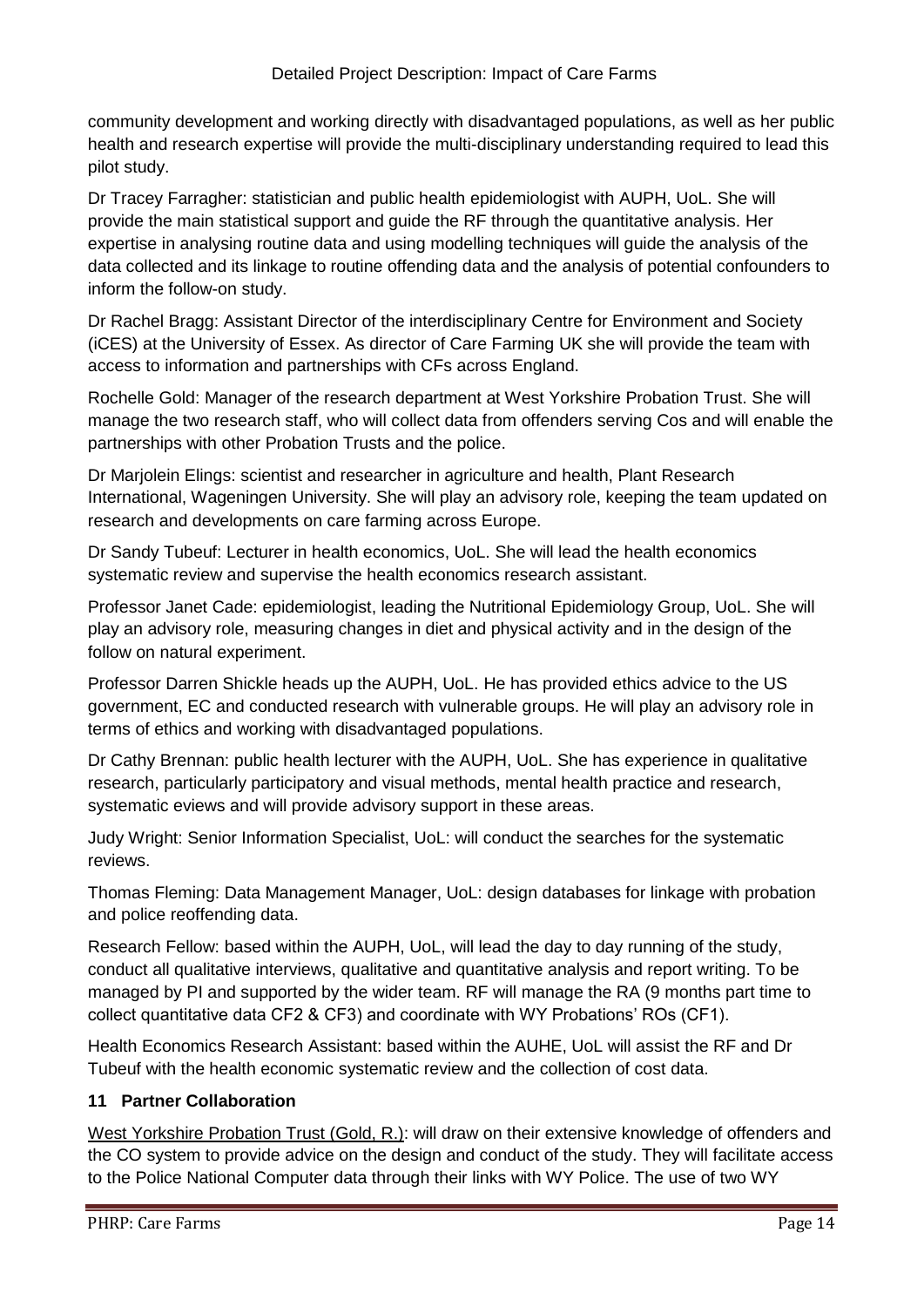Probation Trust Research Officers will be a further practical contribution to the study. Their connections nationally will enable linkages to the Probation Trusts in Lincolnshire and Shropshire and other Trusts should a larger study is pursued. Probation Trusts commission CFs as a setting for offenders serving their COs.

The ABLE Project (CF1), West Yorkshire: facilitating the collection of data among the clients at the ABLE CF and also contributing their detailed knowledge of care farming for this client group. ABLE has 3 year funding from WY Probation Trust to provide CO placements for offenders.

Hill Holt Wood (CF 2), Lincolnshire and Willowdene Farm (CF3), Shropshire: have agreed to facilitate recruitment of participants from among the offenders serving their COs on their farms. Both CFs have long term funding from their respective Probation Trusts to provide CO settings.

Care Farming UK (Bragg, R.): will be key in the dissemination of findings from this pilot study. If a larger study is pursued, they will provide the link to other CFs in England for recruitment.

European Care Farming (Elings, M.): dissemination of findings and access to experience of other similar studies to guide the development of phase 2 and 3.

NHS Wakefield District through Director of Public Health, Dr Andrew Furber: Although NHS Wakefield District do not commission The Able Project Ltd., the benefit of the project to the population of Wakefield and to tackle health inequalities is important and the project is a key asset to the District. NHS Wakefield District will endeavour to support the research project and act as an advocate. The results of the study will hopefully demonstrate the benefits the project brings to some of our most vulnerable adults and young people and would provide an evidence base to support future commissioning priorities.

### **12 References:**

- 1. Care Farming UK, (2012) [www.carefarming.org.uk](http://www.carefarming.org.uk/)
- *2.* Haubenhofer DK, Elings M, Hassink J and Hine RE. 2010. The Development of Green Care in Western European Countries. Explore 6(2) 106-111
- 3. Hine, R. Peacock, J., Pretty, J. ( 2008) Care Farming in the UK: A scoping study. Report for NCFI(UK).
- 4. MoJ (2010) Justice Compendium of reoffending statistics and analysis Statistics Bulleting (Nov 2010)
- 5. Youth Justice Board, Accommodation needs and experiences 2007 as cited in Legal Action February 2008
- 6. Sutton, C., Utting, D. and Farrington, D. (2004) Support from the Start: Working with young children and their families to reduce the risks of crime and anti-social behaviour Department for Education and Skills Research Report 524
- 7. Dodd, T. and Hunter, P. (1992) The National Prison Survey 1991 HMSO
- 8. Parke, S. (2009) HMIP and YJB Children and Young People in Custody 2006-08
- 9. Fazel S, Yu R. Psychotic disorders and repeat off ending: systematic review and metaanalysis. Schizophr Bull 2009; published online Dec 3. DOI:10.1093/schbul/sbp135.
- 10. Fazel, S and Baillargeon, J ( 2011) The Health of Prisoners The Lancet. 377: 9769 p. 956-965
- 11. Singleton, N. Bumpstead, R,. O'Brien, M. Lee, A., Meltzer, H. (2000) Psychiatric Morbidity Among Adults Living in Private Households.
- 12. Barton, J., Griffin, M. and Pretty, J. (2011) Exercise, Nature and Socially Interactive Based Initiatives Improve Mood and Self-esteem in the Clinical Population. Perspectives in Public Health*,* DOI: [10.1021/1757913910393862](http://rsh.sagepub.com/content/early/2011/02/06/1757913910393862.abstract)
- 13. Thompson Coon, J.; Boddy, K. Stein, K.. Whear, R Barton, J. Depledge, M. H. (2011) Does Participating in Physical Activity in Outdoor Natural Environments Have a Greater Effect on Physical and Mental Wellbeing than Physical Activity Indoors? A Systematic Review**.** *Environmental Science & Technology* DOI: [10.1021/es102947t](http://dx.doi.org/10.1021/es102947t)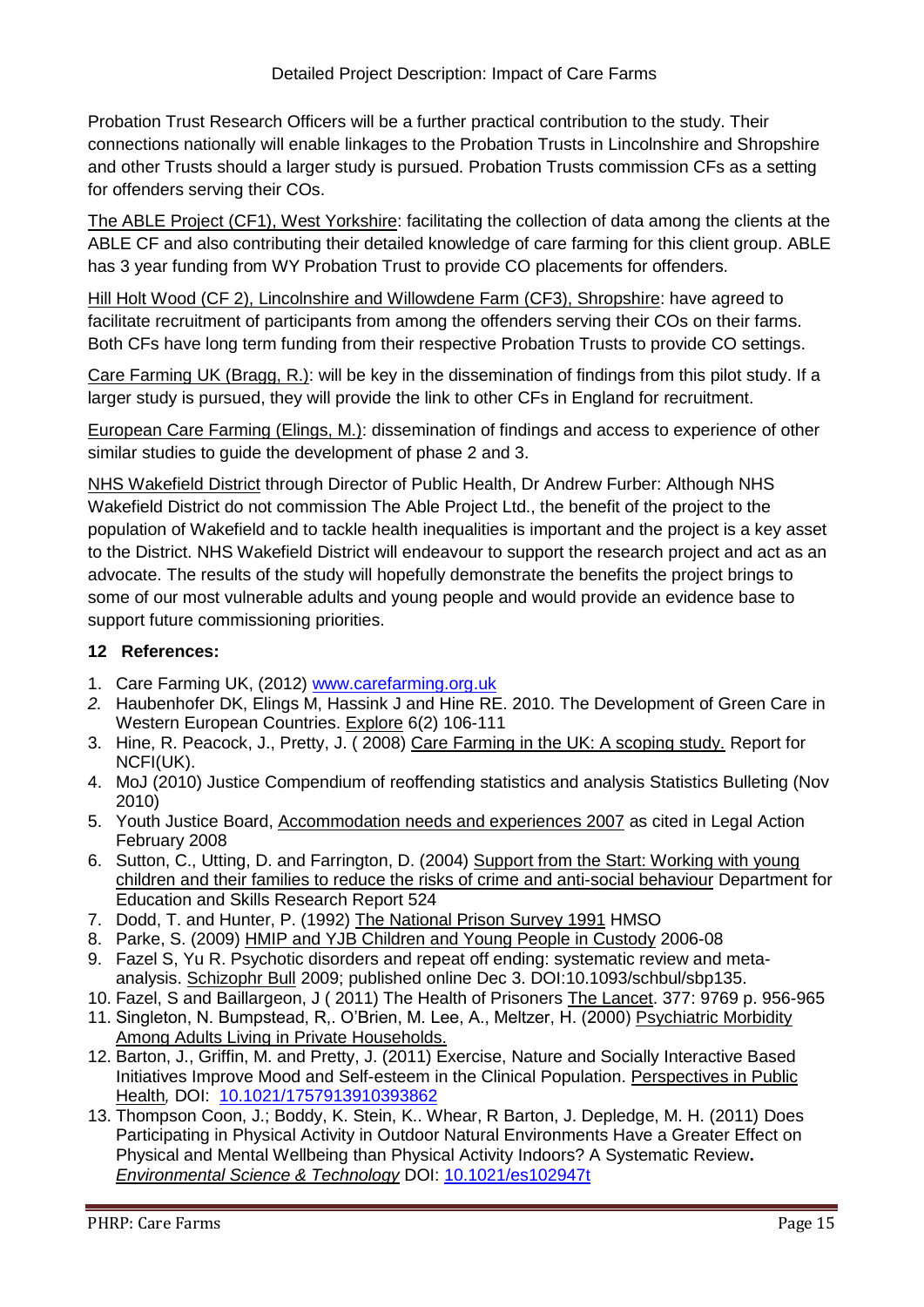- 14. Barton J and Pretty J. (2010) What is the Best Dose of Nature and Green Exercise for Improving Mental Health? A Multi-Study Analysis. Environmental Science and Technology 44(10):3947-55
- 15. Haubenhofer DK, Elings M, Hassink J and Hine RE. (2010). The Development of Green Care in Western European Countries. Explore 6(2) 106-11
- 16. Hine R. (2008). Care farming: Bringing together agriculture and health. ECOS *29(2), 42-51*
- 17. Hine R, Peacock J and Pretty J. (2008) Care farming in the UK: Contexts, benefits and links with therapeutic communities. Int. Journal of Therapeutic Communities 29(3)
- 18. Berget B. (2006*)* Animal Asisted therapy: Effects on persons with psychiatric disorders working with farm animals. PhD Thesis. Norwegian University of Life Sciences.
- 19. Elings M. (2007). Effects of green-care farms on quality of life of people with a psychiatric and/or drug addict background. Paper presented at COST Action 866 conference: Green Care in Agriculture: Health effects, economics and policies. June 2007 Vienna, Austria.
- 20. Wallace C, Mullen P, Burgess P, (1998) Serious criminal off ending and mental disorder: case linkage study. Br J Psychiatry 1998;**172:** 477–84.
- 21. McNeill, F. and Weaver, B. (2010) Changing Lives? Desistance Research and Offender Management. Scottish Centre for Crime and Justice Research and Glasgow School of Social Work. Report No: 03/2010
- 22. Farrall, S. and Bowling, B. (1999) 'Structuration, Human Development and Desistance from Crime', British Journal of Criminology 17(2): 252–67
- 23. Farrall, S. and Calverley, A. (2005) Understanding Desistance from Crime: Theoretical Directions in Rehabilitation and Resettlement*.* Maidenhead: Open University Press.
- 24. McNeill, F. and Maruna, S. (2007) 'Giving Up and Giving Back: Desistance, Generativity and Social Work with Offenders' in McIvor, G. and Raynor, P. (eds.) Developments in Social Work with Offenders. Research Highlights in Social Work 48*.* London: Jessica Kingsley
- 25. LeBel, T.P., Burnett, R., Maruna, S. and Bushway, S. (2008) 'The "Chicken and Egg" of Subjective and Social Factors in Desistance From Crime'. European Journal of Criminology 5 (2) 131–59.
- 26. Ministry of Justice (2010) Breaking the Cycle: Effective Punishment, Rehabilitation and Sentencing of Offenders: Green Paper Evidence Report.
- 27. Tapp, J., Fellowes,E. Wallis, N., Blud, L. and M,oore, E. (2009) An Evaluation of the Enhanced Thinking Skills (ETS) programme with mentally disordered offenders in a high security hospital. Legal and Criminal Psychology 14: p. 201-212
- 28. Vallentine, V., Tapp, J., Dudley, A., Wilson, C.and Moore, E. (2010): Psycho-educational group work for detained offender patients: understanding mental illness, Journal of Forensic Psychiatry & Psychology, 21:3, 393-406
- 29. Gray, P. and Mellor-Clark, J. (2007) CORE: A decade in development. Page Bros, Rugby [www.coreims.co.uk](http://www.coreims.co.uk/)
- 30. Barkham M, Margison F, Leach C, (2001). Service profiling and outcomes benchmarking using the CORE-OM: toward practice-based evidence in the psychological therapies. Clinical Outcomes in Routine Evaluation-Outcome Measures. J Consult Clin Psychol;69:184–96
- 31. Brazier J., (2008) Measuring and valuing mental health for use in economic evaluation, Journal of Health Services Research Policy, 2008, Suppl 3:70-5
- 32. Tennant, R., Hiller, L., Fishwick, R., Platt, R., Joseph, S., Weich, S., Parkinson, J., Secker, J. and Stewart-Brown, S. (2007) The Warwick-Edinburgh Mental Well-being Scale (WEMWBS): development and UK validation Health and Quality of Life Outcomes, **5**:63 doi:10.1186/1477- 7525-5-63
- 33. Bryman, A. and Burgess, R. (1994) Analyzing Qualitative Data. Chapt. 9: Ritchie, J. & Spencer, L. Qualitative Data Analysis for Applied Policy Research. Routledge, London.
- 34. Roberts, C. (1999) The implications of variation in outcome between health professionals for the design and analysis of randomized controlled trials Statistics in Medicine; 18, 2605-2615
- 35. Campbell, M., Fayersb, P. and Grimshaw, J. (2005) Determinants of the intracluster correlation coefficient in cluster randomized trials: the case of implementation research Clinical Trials. 2: 99-107